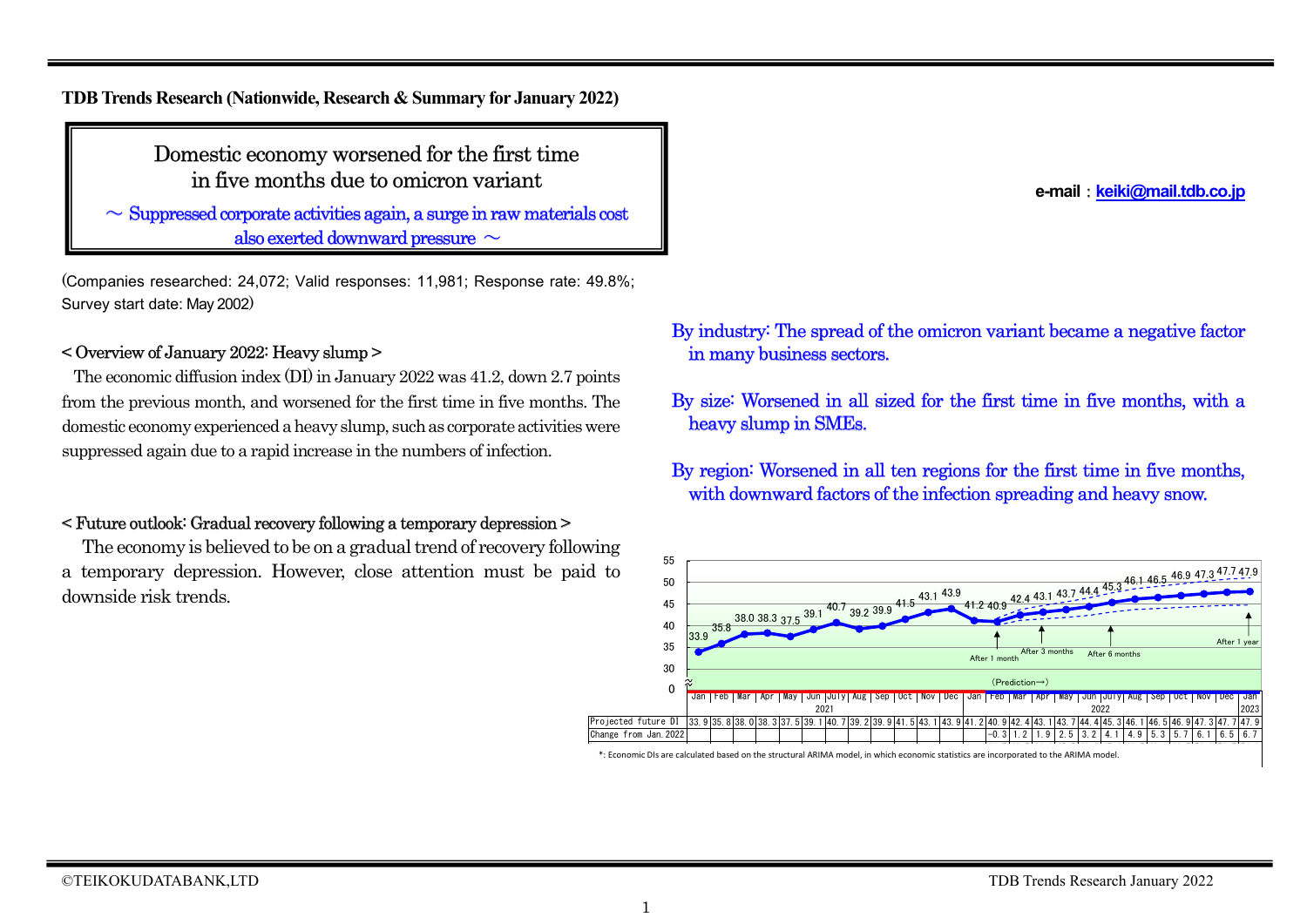|                                  | Economic Diffusion Index (Economic DI)1/2                          |              |              |                            |      |                   |              |                          |                                                                                            |              |              |                      |              |              |                                              |
|----------------------------------|--------------------------------------------------------------------|--------------|--------------|----------------------------|------|-------------------|--------------|--------------------------|--------------------------------------------------------------------------------------------|--------------|--------------|----------------------|--------------|--------------|----------------------------------------------|
|                                  |                                                                    |              |              |                            |      |                   |              |                          | Jan-21 Feb-21 Mar-21 Apr-21 May-21 Jun-21 Jul-21 Aug-21 Sep-21                             |              |              | Oct-21 Nov-21 Dec-21 |              | $Jan-22$     | Ratio to the<br>Previous<br>Month            |
|                                  | Total                                                              | 33.9         | 35.8         | 38.0                       | 38.3 | 37.5              | 39.1         | 40.7                     | 39.2                                                                                       | 39.9         | 41.5         | 43.1                 | 43.9         | 41.2         | $\blacktriangle$ 2.7                         |
|                                  | Large Firms                                                        | 36.3         | 38.2         | 40.2                       | 40.8 | 40.2              | 41.9         | 42.9                     | 41.4                                                                                       | 42.5         | 43.8         | 45.7                 | 45.9         | 44.0         | $\blacktriangle$ 1.9                         |
|                                  | Small to Medium-sized Firms                                        | 33.4         | 35.3         | 37.5                       | 37.7 | 36.9              | 38.5         | 40.2                     | 38.8                                                                                       | 39.4         | 41.0         | 42.5                 | 43.5         | 40.6         | $\blacktriangle$ 2.9                         |
|                                  | Micro Firms                                                        | 32.8         | 34.7         | 36.7                       | 36.3 | 35.6              | 37.1         | 38.4                     | 37.4                                                                                       | 38.7         | 40.0         | 41.3                 | 42.1         | 39.1         | 43.0                                         |
|                                  |                                                                    |              |              |                            |      |                   |              |                          |                                                                                            |              |              |                      |              |              |                                              |
|                                  |                                                                    |              |              |                            |      |                   |              |                          | Jan-21 Feb-21 Mar-21 Apr-21 May-21 Jun-21 Jul-21 Aug-21 Sep-21 Oct-21 Nov-21 Dec-21 Jan-22 |              |              |                      |              |              | Ratio to the<br>Previous<br>Month            |
| Agriculture, Forestry, Fisheries |                                                                    | 30.9         | 33.8         | 35.0                       | 37.5 | 37.7              | 39.1         | 38.5                     | 37.0                                                                                       | 38.1         | 41.1         | 42.6                 | 38.2         | 38.7         | 0.5                                          |
| Finance                          |                                                                    | 36.1         | 38.3         | 39.2                       | 38.3 | 39.5              | 41.7         | 42.8                     | 39.7                                                                                       | 41.5         | 43.0         | 43.3                 | 43.8         | 41.9         | $\blacktriangle$ 1.9                         |
| Construction                     |                                                                    | 39.4         | 40.6         | 41.6                       | 41.4 | 40.0              | 41.6         | 42.7                     | 42.5                                                                                       | 43.7         | 44.7         | 45.4                 | 45.2         | 43.3         | $\blacktriangle$ 1.9                         |
| Real Estate                      |                                                                    | 35.5         | 38.3         | 40.6                       | 40.8 | 39.4              | 40.9         | 41.8                     | 39.4                                                                                       | 42.6         | 43.6         | 44.7                 | 46.7         | 42.9         | 43.8                                         |
|                                  | Food, BEWerages, Livestock Feed                                    | 30.7         | 30.8         | 34.4                       | 35.2 | 33.6              | 34.0         | 35.5                     | 32.8                                                                                       | 34.1         | 38.1         | 39.6                 | 40.8         | 35.4         | $\triangle$ 5.4                              |
|                                  | Textile,Textile Products,Clothing                                  | 24.5         | 26.0         | 26.8                       | 28.7 | 29.2              | 29.3         | 31.0                     | 29.3                                                                                       | 28.2         | 30.2         | 31.4                 | 34.1         | 31.6         | $\blacktriangle$ 2.5                         |
|                                  | Construction Materials, Furniture,                                 | 37.3         |              |                            |      |                   |              |                          |                                                                                            |              |              |                      |              |              |                                              |
|                                  | Ceramics, Stone and Clay Products                                  |              | 37.2         | 37.8                       | 39.3 | 38.6              | 40.1         | 42.5                     | 41.2                                                                                       | 42.7         | 43.7         | 44.9                 | 46.4         | 44.1         | $\blacktriangle$ 2.3                         |
|                                  | Pulp, Paper and Paper Products                                     |              | 29.4         | 33.0                       | 34.3 | 33.5              | 34.9         | 37.2                     | 36.6                                                                                       | 36.2         | 39.3         | 41.4                 | 42.9         | 40.2         | $\triangle$ 2.7                              |
|                                  | Publishing, Printing                                               |              | 22.2         | 26.0                       | 27.2 | 24.2              | 27.1         | 27.4                     | 25.6                                                                                       | 27.1         | 29.4         | 30.2                 | 32.1         | 28.6         | $\triangle$ 3.5                              |
| Manufacturing                    | Chemical                                                           | 38.0         | 40.9         | 43.3                       | 44.2 | 44.3              | 44.5         | 46.3                     | 45.0                                                                                       | 41.9         | 42.6         | 45.7                 | 46.7         | 44.5         | $\blacktriangle$ 2.2                         |
|                                  | Steel,Nonferrous Metals,Mining                                     | 33.9         | 37.0         | 39.3                       | 40.5 | 39.9              | 43.4         | 46.4                     | 45.1                                                                                       | 43.8         | 44.2         | 45.9                 | 46.4         | 44.6         | $\blacktriangle$ 1.8                         |
|                                  | General Machinery                                                  | 33.6         | 36.9         | 41.2                       | 42.1 | 42.2              | 43.7         | 45.9                     | 46.6                                                                                       | 46.2         | 47.2         | 47.8                 | 49.1         | 47.7         | $\blacktriangle$ 1.4                         |
|                                  | Electrical Machinery                                               | 36.1         | 39.6         | 42.6                       | 43.2 | 42.8              | 45.0         | 46.8                     | 45.9                                                                                       | 45.8         | 47.5         | 47.0                 | 48.5         | 46.6         | $\blacktriangle$ 1.9                         |
|                                  | Transportation Machinery, Equipment                                | 40.1         | 40.3         | 45.3                       | 45.2 | 45.3              | 47.1         | 50.6                     | 48.2                                                                                       | 37.6         | 37.7         | 43.4                 | 45.6         | 41.6         | 4.0                                          |
|                                  | Precision Machinery,<br>Medical Instruments and Equipment          | 37.9         | 42.4         | 44.6                       | 45.6 | 48.7              | 49.1         | 50.5                     | 50.9                                                                                       | 50.8         | 50.4         | 49.8                 | 53.0         | 52.0         | $\blacktriangle$ 1.0                         |
|                                  | Other                                                              | 31.5         | 31.4         | 34.1                       | 35.3 | 33.0              | 34.1         | 37.6                     | 33.9                                                                                       | 35.3         | 35.5         | 36.9                 | 41.1         | 35.9         | $\bullet$ 5.2                                |
|                                  | Total                                                              | 33.4         | 35.6         | 38.5                       | 39.5 | 39.0              | 40.6         | 42.7                     | 41.5                                                                                       | 40.7         | 42.1         | 43.6                 | 45.1         | 42.5         | $\blacktriangle$ 2.6                         |
|                                  | Food, BEWerages                                                    | 26.8         | 29.2         | 30.7                       | 30.1 | 29.4              | 30.7         | 31.3                     | 29.1                                                                                       | 29.8         | 33.0         | 36.9                 | 38.2         | 32.7         | 4, 5, 5                                      |
|                                  | Textile, Textile Products, Clothing                                | 21.2         | 19.8         | 23.9                       | 23.1 | 21.7              | 22.5         | 22.8                     | 21.2                                                                                       | 22.4         | 24.5         | 27.4                 | 29.3         | 27.6         | $\blacktriangle$ 1.7                         |
|                                  | Construction Materials,                                            |              |              |                            |      |                   |              |                          |                                                                                            |              |              |                      |              |              |                                              |
|                                  | Furniture.Ceramics.                                                | 34.7         |              | 34.8 36.7                  |      |                   |              | 37.2 36.5 36.3 37.8 37.7 |                                                                                            | 39.6         | 39.9         | 42.6                 | 42.4         | 40.0         | $\triangle$ 2.4                              |
|                                  | Stone and Clay Products                                            |              |              |                            |      |                   |              |                          |                                                                                            |              |              |                      |              |              |                                              |
| Wholesale                        | Paper Products, Stationery, Books                                  | 26.3         | 29.3         | 32.2                       | 32.4 | 30.6              | 31.4         | 31.2                     | 29.2                                                                                       | 29.6         | 31.8         | 35.0                 | 34.2         | 32.7         | $\blacktriangle$ 1.5                         |
|                                  | Chemical                                                           | 34.3<br>45.6 | 37.7         | 39.1                       | 40.9 | 40.7              | 42.0<br>52.0 | 42.4                     | 40.7<br>51.4                                                                               | 42.2<br>51.8 | 44.2         | 45.3                 | 45.3<br>52.8 | 43.2         | $\blacktriangle$ 2.1                         |
|                                  | Recycled Resources<br>Steel, Nonferrous Metals,<br>Mining Products | 32.6         | 42.4<br>33.4 | 45.4<br>36.0               | 55.1 | 53.4<br>37.2 37.5 | 38.7         | 53.7<br>41.1             | 41.1                                                                                       | 41.6         | 53.4<br>41.6 | 52.9<br>43.2         | 45.2         | 45.8<br>42.3 | $\blacktriangle$ 7.0<br>$\blacktriangle$ 2.9 |
|                                  | Machinery, Equipment                                               | 34.6         | 36.7         | 39.5                       | 40.1 | 39.0              | 40.7         | 43.1                     | 41.3                                                                                       | 41.8         | 42.6         | 44.4                 | 44.7         | 42.8         | $\blacktriangle$ 1.9                         |
|                                  | $_{\rm Other}$                                                     | 29.0         | 31.3         | 34.4                       | 34.1 | 32.2              | 35.5         | 36.6                     | 33.0                                                                                       | 34.4         | 37.8         | 39.7                 | 40.1         | 36.3         | 43.8                                         |
|                                  | Total                                                              | 31.6         |              | $33.3$ 35.8 36.2 35.3 36.8 |      |                   |              |                          | $38.3$ 36.6 37.6 39.1                                                                      |              |              | 41.3                 | 41.8         | 39.0         | $\triangle$ 2.8                              |

## $E_{\text{conormi}}$  Diffusion Index (Economic DI)1/0

.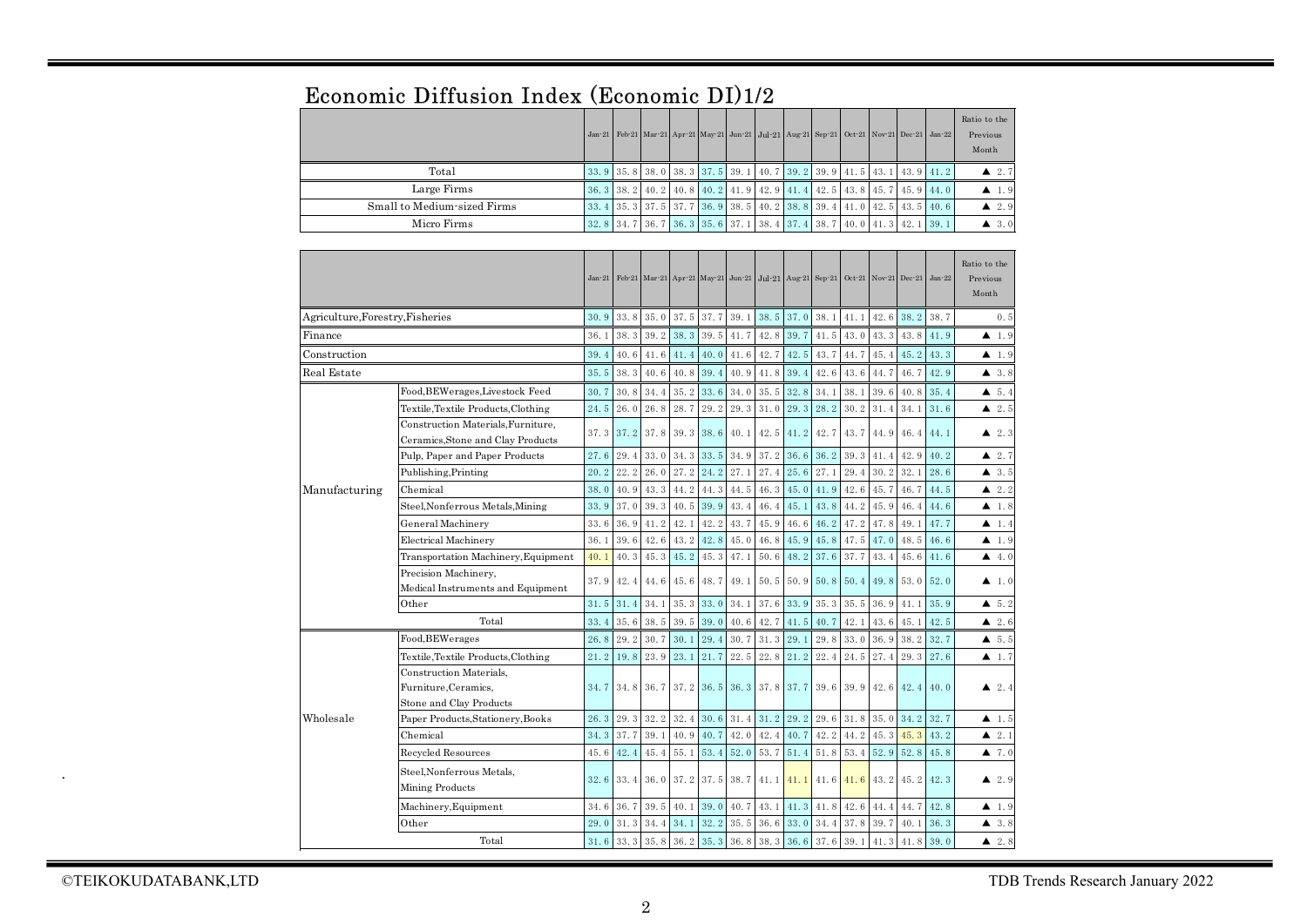|                     |                                                                         | $Jan-21$ |      | Feb-21 Mar-21 |      |      |      | Apr-21 May-21 Jun-21 Jul-21                             | Aug-21 | $Sep-21$ | $Oct-21$ | $Nov-21$             | $Dec-21$ | $Jan-22$ | Ratio to the<br>Previous<br>Month |
|---------------------|-------------------------------------------------------------------------|----------|------|---------------|------|------|------|---------------------------------------------------------|--------|----------|----------|----------------------|----------|----------|-----------------------------------|
|                     | Food, BEWerages                                                         | 33.8     | 33.1 | 34.1          | 32.8 | 32.6 | 34.9 | 37.5                                                    | 36.0   | 33.1     | 38.0     | 39.7                 | 41.1     | 36.5     | 4.6                               |
|                     | Textile, Textile Products, Clothing                                     | 22.7     | 21.4 | 23.3          | 25.0 | 21.2 | 20.3 | 25.0                                                    | 21.4   | 21.5     | 27.9     | 34.1                 | 40.0     | 31.8     | 8.2<br>▲                          |
|                     | Drugs,Sundries                                                          | 30.2     | 32.5 | 31.1          | 35.8 | 29.3 | 31.4 | 32.5                                                    | 33.3   | 34.6     | 45.8     | 37.5                 | 38.4     | 36.0     | 2.4<br>▴                          |
|                     | Furniture                                                               | 34.4     | 36.7 | 38.9          | 42.7 | 40.6 | 39.8 | 36.9                                                    | 34.6   | 32.2     | 35.6     | 34.5                 | 42.9     | 35.6     | 47.3                              |
| Retail              | Electrical Household Appliances,<br>Information Machinery and Equipment | 28.3     | 36.3 | 34.4          | 37.8 | 30.8 | 35.8 | 37.7                                                    | 33.8   | 33.8     | 34.6     | 35.9                 | 35.5     | 32.3     | 43.2                              |
|                     | Motor Vehicles,Motor Vehicle Parts                                      | 35.7     | 37.6 | 37.0          | 38.3 | 38.6 | 40.7 | 40.5                                                    | 36.8   | 37.2     | 35.9     | 37.8                 | 36.5     | 35.0     | ▲<br>1.5                          |
|                     | Special Merchandise                                                     | 32.6     | 35.5 | 35.9          | 34.6 | 34.5 | 34.8 | 34.3                                                    | 32.6   | 31.7     | 32.8     | 33.5                 | 36.0     | 33.3     | 2.7<br>▲                          |
|                     | Various Merchandise                                                     | 38.7     | 36.2 | 37.3          | 32.2 | 31.1 | 33.0 | 35.6                                                    | 27.3   | 33.0     | 35.9     | 38.0                 | 37.5     | 36.2     | $\blacktriangle$ 1.3              |
|                     | Other                                                                   | 30.3     | 33.3 | 35.0          | 40.5 | 25.0 | 33.3 | 35.7                                                    | 37.0   | 35.4     | 31.7     | 37.9                 | 43.3     | 40.0     | 3.3<br>▴                          |
|                     | Total                                                                   | 32.9     | 34.5 | 34.9          | 34.7 | 33.1 | 34.5 | 35.4                                                    | 32.7   | 32.6     | 34.8     | 36.0                 | 37.7     | 34.4     | 3.3<br>▲                          |
|                     | Transportation, Warehousing                                             | 30.0     | 31.7 | 33.9          | 34.5 | 33.7 | 34.5 | 36.3                                                    | 36.0   | 35.8     | 37.1     | 39.1                 | 40.3     | 37.7     | 2.6<br>▲                          |
|                     | Restaurants                                                             | 10.3     | 12.8 | 18.9          | 14.9 | 13.0 | 20.5 | 19.7                                                    | 14.8   | 15.2     | 27.8     | 31.4                 | 34.7     | 24.2     | $\triangle$ 10.5                  |
|                     | Postal,Telecommunications                                               | 46.3     | 38.1 | 43.8          | 38.9 | 40.5 | 27.8 | 42.9                                                    | 39.6   | 41.7     | 50.0     | 40.5                 | 41.7     | 46.7     | 5.0                               |
|                     | Electricity, Gas, Water, Heat                                           | 42.5     | 39.5 | 47.1          | 40.4 | 41.2 | 45.0 | 40.8                                                    | 44.4   | 45.8     | 42.6     | 38.9                 | 39.7     | 40.0     | 0.3                               |
|                     | Leasing,Rentals                                                         | 33.5     | 32.8 | 35.0          | 35.4 | 35.0 | 38.1 | 41.0                                                    | 37.4   | 39.6     | 43.9     | 44.9                 | 44.8     | 42.0     | 2.8<br>▲                          |
|                     | Lodging, Hotels                                                         | 3.4      | 4.4  | 10.9          | 8.6  | 5.6  | 11.6 | 13.0                                                    | 10.0   | 10.4     | 22.6     | 30.2                 | 29.5     | 12.9     | 416.6                             |
|                     | Recreation                                                              | 24.0     | 25.8 | 33.1          | 25.8 | 29.5 | 29.2 | 34.8                                                    | 29.2   | 29.0     | 34.0     | 36.7                 | 38.4     | 33.3     | 5.1<br>▴                          |
|                     | Broadcasting                                                            | 36.3     | 42.6 | 51.0          | 42.7 | 42.7 | 42.2 | 42.2                                                    | 38.9   | 39.2     | 49.1     | 48.1                 | 46.9     | 45.8     | $\blacktriangle$ 1.1              |
| Service             | Maintenance, Guarding, Testing                                          | 36.3     | 37.5 | 40.4          | 39.2 | 40.8 | 42.7 | 41.9                                                    | 41.6   | 44.0     | 44.3     | 45.3                 | 45.7     | 42.3     | 3.4<br>▲                          |
|                     | Advertising                                                             | 20.2     | 24.7 | 26.5          | 25.6 | 23.4 | 27.5 | 27.5                                                    | 26.8   | 29.5     | 32.4     | 36.8                 | 37.7     | 32.7     | 5.0<br>▲                          |
|                     | Information                                                             | 41.3     | 43.6 | 45.5          | 45.2 | 44.9 | 46.8 | 48.2                                                    | 46.7   | 48.5     | 50.5     | 51.2                 | 52.5     | 50.1     | ▲<br>2.4                          |
|                     | Labor Dispatching                                                       | 31.6     | 33.6 | 34.1          | 35.8 | 35.5 | 36.2 | 41.9                                                    | 38.4   | 41.9     | 39.7     | 44.3                 | 43.3     | 45.1     | 1.8                               |
|                     | Special Services                                                        | 38.8     | 42.9 | 43.6          | 43.5 | 41.5 | 43.4 | 47.3                                                    | 44.4   | 45.5     | 47.9     | 49.2                 | 50.3     | 47.2     | 3.1<br>▲                          |
|                     | Medical, Welfare, Public Health                                         | 32.7     | 34.7 | 37.1          | 39.1 | 39.2 | 41.2 | 42.1                                                    | 41.1   | 41.4     | 42.8     | 45.7                 | 43.2     | 42.4     | 0.8<br>▴                          |
|                     | Education                                                               | 33.3     | 34.0 | 32.1          | 35.7 | 37.1 | 38.7 | 40.3                                                    | 37.5   | 39.0     | 43.5     | 39.1                 | 43.2     | 39.7     | 3.5<br>▲                          |
|                     | Other                                                                   | 30.9     | 34.2 | 34.5          | 34.8 | 35.2 | 35.8 | 37.4                                                    | 34.7   | 39.2     | 40.6     | 41.7                 | 42.4     | 39.3     | $\triangle$ 3.1                   |
|                     | Total                                                                   | 33.9     | 36.5 | 38.5          | 37.9 | 37.5 | 39.7 | 41.5                                                    | 39.1   | 41.1     | 43.6     | 45.3                 | 46.1     | 42.8     | 3.3<br>▲                          |
| Other               |                                                                         | 29.5     | 30.5 | 34.4          | 34.1 | 33.3 | 35.5 | 34.7                                                    | 35.3   | 35.6     | 38.0     | 39.6                 | 40.5     | 36.3     | 4.2<br>▲                          |
|                     |                                                                         | $Jan-21$ |      |               |      |      |      | Feb-21 Mar-21 Apr-21 May-21 Jun-21 Jul-21 Aug-21 Sep-21 |        |          |          | Oct-21 Nov-21 Dec-21 |          | $Jan-22$ | Ratio to the<br>Previous          |
|                     |                                                                         |          |      |               |      |      |      |                                                         |        |          |          |                      |          |          | Month                             |
|                     | 32.4                                                                    | 33.9     | 35.3 | 36.2          | 34.5 | 37.1 | 38.3 | 38.0                                                    | 38.5   | 40.8     | 40.8     | 41.1                 | 38.6     | 2.5      |                                   |
|                     | 33.8                                                                    | 35.4     | 36.8 | 38.0          | 37.7 | 39.3 | 40.0 | 38.4                                                    | 39.0   | 40.2     | 42.1     | 41.7                 | 38.1     | 3.6<br>▲ |                                   |
|                     | kitakanto                                                               | 34.9     | 37.2 | 39.2          | 39.7 | 39.5 | 41.2 | 42.7                                                    | 41.5   | 40.4     | 42.8     | 44.4                 | 45.0     | 42.3     | 2.7<br>▲                          |
| minamikanto<br>34.0 |                                                                         |          |      | 38.4          | 38.7 | 38.4 | 39.8 | 41.0                                                    | 40.0   | 41.4     | 42.4     | 43.9                 | 44.8     | 42.6     | 2.2                               |
|                     | Hokuriku                                                                | 32.7     | 34.6 | 38.2          | 38.6 | 37.1 | 39.2 | 40.6                                                    | 39.1   | 40.4     | 41.2     | 42.6                 | 43.6     | 40.9     | 2.7<br>▲                          |
|                     | Tokai                                                                   | 34.1     | 36.1 | 38.4          | 38.9 | 37.9 | 39.4 | 42.0                                                    | 40.0   | 39.1     | 40.1     | 42.4                 | 44.4     | 41.1     | 3, 3<br>▲                         |
|                     | Kinki                                                                   | 33.1     | 35.5 | 37.4          | 37.0 | 36.2 | 38.1 | 40.3                                                    | 38.7   | 39.3     | 41.3     | 42.7                 | 43.3     | 40.8     | 2.5<br>▲                          |
|                     | 34.5                                                                    | 36.2     | 37.7 | 37.8          | 36.0 | 37.9 | 39.0 | 38.2                                                    | 38.7   | 41.2     | 42.3     | 42.9                 | 40.7     | 2.2<br>▲ |                                   |

### Economic Diffusion Index (Economic DI)2/2

Shikoku Kyushu 33.8 35.4 37.5 36.4 35.8 37.6 38.2 36.9 38.3 39.0 41.8 43.2 39.3 ▲ 3.9 35.3 37.0 39.0 39.5 37.5 38.3 40.5 37.4 39.1 42.0 44.3 44.5 41.3 ▲ 3.2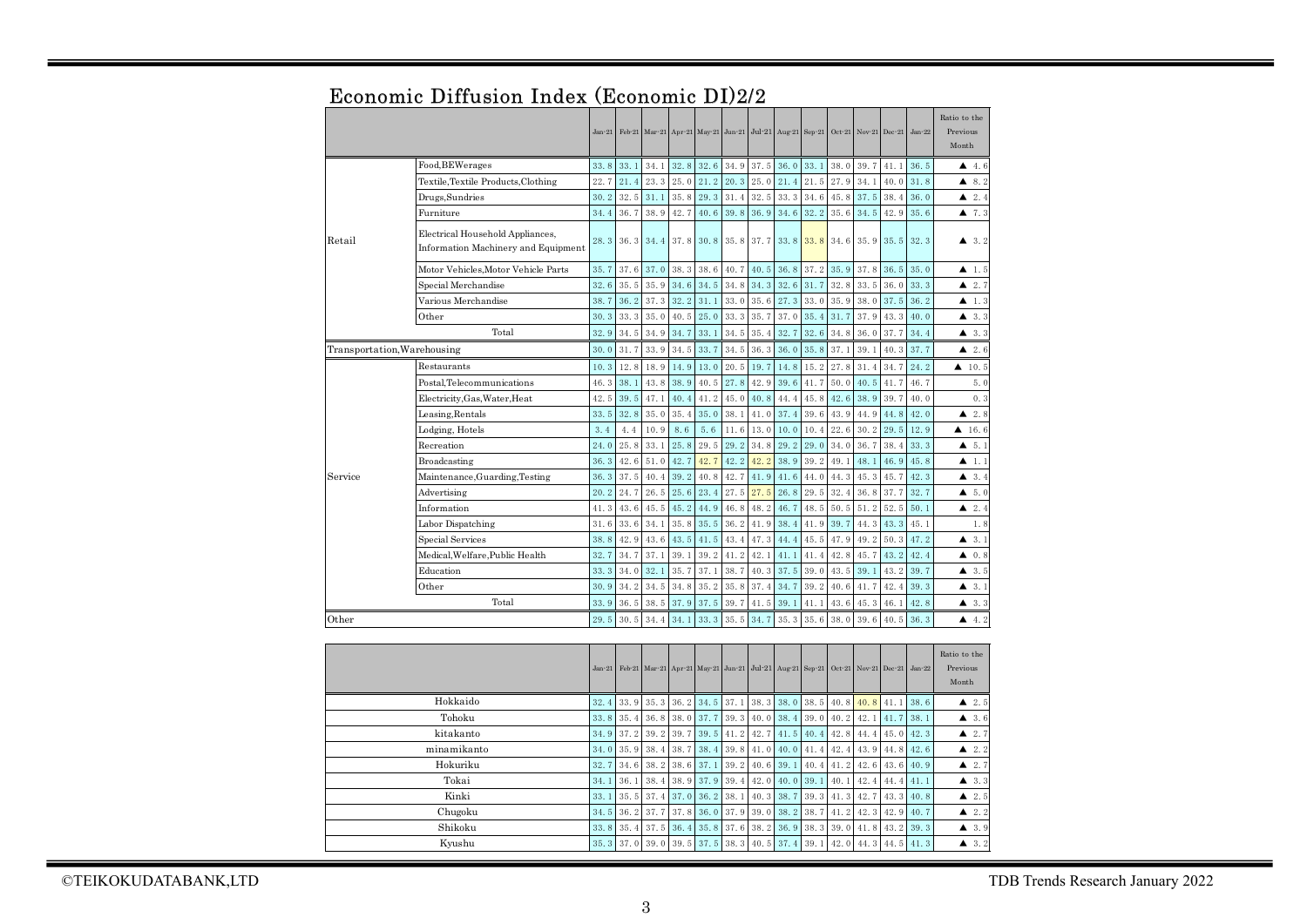# Appendix

### **1.Research Subjects(Companies researched: 24,072; Valid responses: 11,981; Response rate: 49.8%)**

1.Region

| Hokkaido    | 578   | Tokai   | 1,323 |
|-------------|-------|---------|-------|
| Tohoku      | 836   | Kinki   | 2,085 |
| kitaKanto   | 929   | Chugoku | 736   |
| minamikanto | 3,470 | Shikoku | 411   |
| Hokuriku    | 633   | Kyushu  | 980   |
|             |       | Total   |       |

#### 2.Industry (10 Industries 51 Lines of business)

| Agriculture, Forestry, Fisheries |                                                                      | 72    |         | Food, Beverages             |
|----------------------------------|----------------------------------------------------------------------|-------|---------|-----------------------------|
| Finance                          |                                                                      | 123   |         | Textile.Textile Produ       |
| Construction                     |                                                                      | 2,010 |         | Drugs, Sundries             |
| Real Estate                      |                                                                      | 415   | Retail  | Furniture                   |
|                                  | Food, Beverages, Livestock Feed                                      | 395   | (546)   | Electrical Household        |
|                                  | Textile, Textile Products, Clothing                                  | 113   |         | Motor Vehicles, Moto        |
|                                  | Construction Materials, Furniture, Ceramics, Stone and Clay Products | 248   |         | Special Merchandise         |
|                                  | Pulp, Paper and Paper Products                                       | 107   |         | Various Merchandis          |
|                                  | Publishing, Printing                                                 | 182   |         | Others                      |
| Manufacturing                    | Chemical                                                             | 430   |         | Transportation, Warehousing |
| (3,201)                          | Steel, Nonferrous Metals, Mining                                     | 576   |         | Restaurants                 |
|                                  | General Machinery                                                    | 523   |         | Telecommunications          |
|                                  | <b>Electrical Machinery</b>                                          | 341   |         | Electricity, Gas, Wate      |
|                                  | Transportation Machinery, Equipment                                  | 113   |         | Leasing, Rentals            |
|                                  | Precision Machinery, Medical Instruments and Equipment               | 83    |         | Lodging, Hotels             |
|                                  | Others                                                               | 90    |         | Recreation                  |
|                                  | Food, Beverages                                                      | 412   | Service | Broadcasting                |
|                                  | Textile, Textile Products, Clothing                                  | 196   | (1,956) | Maintenance, Guard          |
|                                  | Construction Materials, Furniture, Ceramics, Stone and Clay Products | 356   |         | Advertising                 |
| Wholesale                        | Paper Products, Stationery, Books                                    | 113   |         | Information                 |
| (3.058)                          | Chemical                                                             | 287   |         | Labor Dispatching           |
|                                  | Recycled Resources                                                   | 40    |         | <b>Special Services</b>     |
|                                  | Steel, Nonferrous Metals, Mining Products                            | 315   |         | Medical, Welfare, Pul       |
|                                  | Machinery, Equipment                                                 | 973   |         | Education                   |
|                                  | Others                                                               | 366   |         | Others                      |

| try, Fisheries                                                       | 72    |                             | Food, Beverages                                                      | 80     |
|----------------------------------------------------------------------|-------|-----------------------------|----------------------------------------------------------------------|--------|
|                                                                      | 123   |                             | Textile,Textile Products,Clothing                                    | 44     |
|                                                                      | 2,010 |                             | Drugs, Sundries                                                      | 31     |
|                                                                      | 415   | Retail                      | Furniture                                                            | 15     |
| Food, Beverages, Livestock Feed                                      | 395   | (546)                       | Electrical Household Appliances, Information Machinery and Equipment | 47     |
| Textile.Textile Products.Clothing                                    | 113   |                             | Motor Vehicles.Motor Vehicle Parts                                   | 92     |
| Construction Materials, Furniture, Ceramics, Stone and Clay Products | 248   |                             | Special Merchandise                                                  | 181    |
| Pulp, Paper and Paper Products                                       | 107   |                             | Various Merchandise                                                  | 46     |
| Publishing, Printing                                                 | 182   |                             | Others                                                               | 10     |
| Chemical                                                             | 430   | Transportation, Warehousing |                                                                      | 549    |
| Steel, Nonferrous Metals, Mining                                     | 576   |                             | Restaurants                                                          | 64     |
| General Machinery                                                    | 523   |                             | Telecommunications                                                   | 10     |
| Electrical Machinery                                                 | 341   |                             | Electricity, Gas, Water, Heat                                        | 15     |
| Transportation Machinery, Equipment                                  | 113   |                             | Leasing, Rentals                                                     | 127    |
| Precision Machinery, Medical Instruments and Equipment               | 83    |                             | Lodging, Hotels                                                      | 44     |
| Others                                                               | 90    |                             | Recreation                                                           | 70     |
| Food, Beverages                                                      | 412   | Service                     | Broadcasting                                                         | 16     |
| Textile, Textile Products, Clothing                                  | 196   | (1,956)                     | Maintenance, Guarding, Testing                                       | 222    |
| Construction Materials, Furniture, Ceramics, Stone and Clay Products | 356   |                             | Advertising                                                          | 99     |
| Paper Products, Stationery, Books                                    | 113   |                             | Information                                                          | 511    |
| Chemical                                                             | 287   |                             | Labor Dispatching                                                    | 68     |
| Recycled Resources                                                   | 40    |                             | <b>Special Services</b>                                              | 326    |
| Steel, Nonferrous Metals, Mining Products                            | 315   |                             | Medical, Welfare, Public Health                                      | 129    |
| Machinery, Equipment                                                 | 973   |                             | Education                                                            | 39     |
| Others                                                               | 366   |                             | Others                                                               | 216    |
|                                                                      |       | Others                      |                                                                      | 51     |
|                                                                      |       |                             | Total                                                                | 11,981 |

3.Size

| Large Firms                 | 1.987 | 16.6%  |
|-----------------------------|-------|--------|
| Small to Medium-sized Firms | 9.994 | 83.4%  |
| micro Firms                 | 3.624 | 30.2%  |
| Total                       | 11.98 | 100.0% |